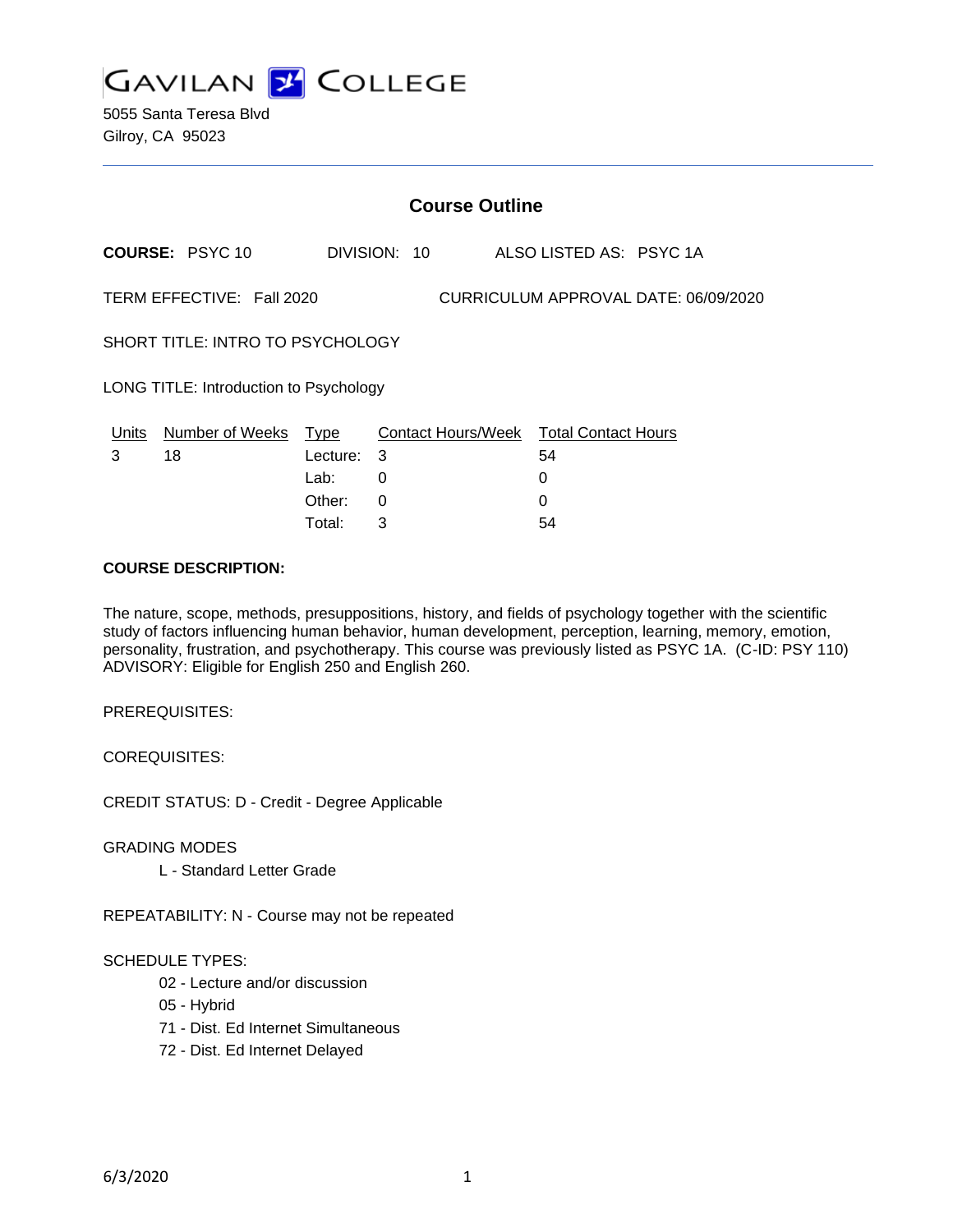### **STUDENT LEARNING OUTCOMES:**

1. To recognize psychology as the science that systematically studies observable behavior and its relationship to unseen mental processes and events in the environment.

Measure of assessment: written exams, research paper, critical thinking questions, class/small group discussions & activities.

2. To define basic psychological terms, concepts and theories.

Measure of assessment: written exams.

Year assessed, or planned year of assessment: 2013

3. To identify the nature and operations of behavioral patterns.

Measure of assessment: critical thinking questions, research paper, self-improvement assignments, response to demonstrations, written exams.

Year assessed, or planned year of assessment: 2013

4. To apply psychological terms, concepts and theories to personal, interpersonal and professional functioning.

Measure of assessment: critical thinking questions, self-improvement assignments, written exams. Year assessed, or planned year of assessment: 2014

5. To describe the role of the APA Ethics Code in the field of psychology. Measure of assessment: general class/small group discussions & activities, written exams. Year assessed, or planned year of assessment: 2014

6. To explain the importance of addressing diversity issues in the field of psychology. Measure of assessment: general class/small group discussions & activities, critical thinking questions, written exams.

# **CONTENT, STUDENT PERFORMANCE OBJECTIVES, OUT-OF-CLASS ASSIGNMENTS**

Curriculum Approval Date: 06/09/2020

3 hours Content: The Science of Psychology. What Psychology Is, Careers in Psychology and Human **Diversity** 

Student Performance Objectives: Students will define psychology, and list, describe, and compare the eight theoretical perspectives in psychology that encompass observable behavior and its relationship to unseen mental processes and events in the environment. Students will explain the trends in psychology as well as name and describe the major applied areas/careers in psychology. Students will recognize and explain the importance and impact of human diversity characteristics such as race, ethnicity, culture, gender, socioeconomic status, disability, and sexual orientation on psychological research, theory, and practice via human diversity vignettes they must analyze in small groups and report back on.

Out of Class Assignments: Completion of the "Check Your Understanding" quizzes at the end the chapter where this content is found as well as a one-page critical thinking question answer to the chapter, and review of the "Understanding Ourselves" section.

3 hours Content: The Science of Psychology. What Psychology Is, Careers in Psychology and Human **Diversity** 

Student Performance Objectives: Students will define psychology, and list, describe, and compare the eight theoretical perspectives in psychology that encompass observable behavior and its relationship to unseen mental processes and events in the environment. Students will explain the trends in psychology as well as name and describe the major applied areas/careers in psychology. Students will recognize and explain the importance and impact of human diversity characteristics such as race, ethnicity, culture, gender, socioeconomic status, disability, and sexual orientation on psychological research, theory, and practice via human diversity vignettes they must analyze in small groups and report back on.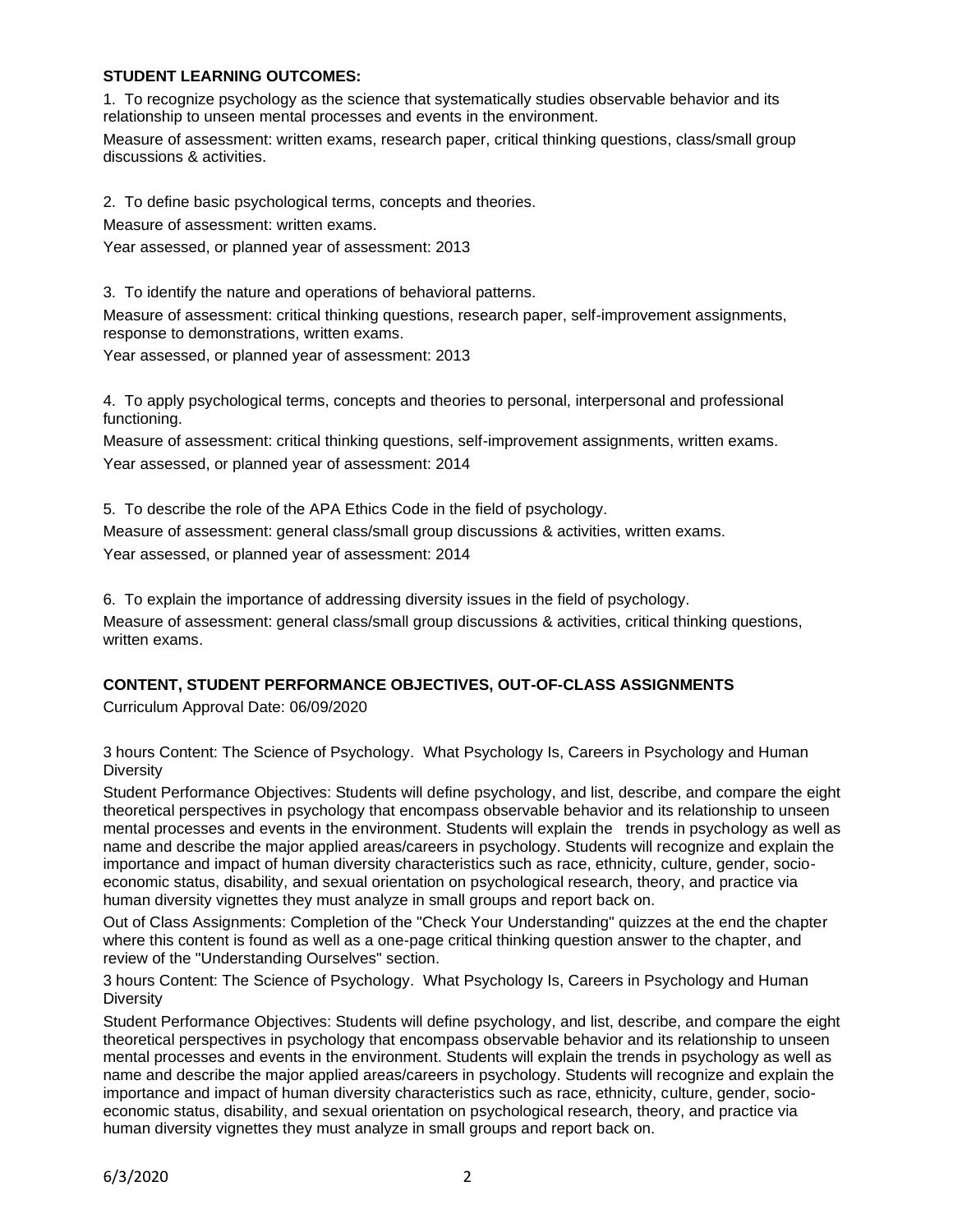Out of Class Assignments: Completion of the "Check Your Understanding" quizzes at the end the chapter where this content is found as well as a one-page critical thinking question answer to the chapter, and review of the "Understanding Ourselves" section.

3 hours Content: The Biological Basis of Behavior? The Role of Neurons, The Central and Peripheral Nervous Systems, The Endocrine System and Genes

Student Performance Objectives: Students will define psychobiology, describe the role of neurons, and differentiate and describe the parts of the central and peripheral nervous systems. Students will examine the function of the endocrine system and contrast the nature (genetic) vs. nurture (environment) explanation of human development.

Out of Class Assignments: Completion of the "Check Your Understanding" quizzes at the end the chapter where this content is found as well as a one-page critical thinking question answer to the chapter, and review of the "Understanding Ourselves" section.

3 hours Content: Sensation and Perception? The Nature of Sensation, The Five Senses, and Perception

Student Performance Objectives: Students will define sensation and evaluate the role of each of the five senses in sensation. Students will define perception, list and explain the elements that make up perception (i.e., organization, constancies, distance and depth, movement and visual illusions), and relate the connection between sensation and perception.

Out of Class Assignments: Completion of the "Check Your Understanding" quizzes at the end the chapter where this content is found as well as a one-page critical thinking question answer to the chapter, and review of the "Understanding Ourselves" section.

3 hours Content: States of Consciousness? Conscious Experience and Sleep and Dreams

Student Performance Objectives: Students will define consciousness and distinguish between the three types of consciousness. Students will differentiate the various sleep stages and explain the purpose sleep serves, and name and describe the major sleep disorders. Students will discuss the function of daydreaming, fantasizing and dreaming.

3 hours Content: States of Consciousness? Drug-altered Consciousness and Meditation and Hypnosis Student Performance Objectives: Students will define the three categories of psychoactive drugs and distinguish between abuse versus addiction and tolerance versus withdrawal. Students will list the causes of drug abuse/addiction. Students will compare meditation and hypnosis.

Out of Class Assignments: Completion of the "Check Your Understanding" quizzes at the end the chapter where this content is found as well as a one-page critical thinking question answer to the chapter, and review of the "Understanding Ourselves" section.

3 hours Content: Learning? Classical Conditioning and Operant Conditioning

Student Performance Objectives: Students will explain classical conditioning and discuss how it relates to the development of phobias. Students will define operant conditioning, diagram the four types of stimuli that either encourage or discourage behavior according to the operant conditioning model, and discuss how operant conditioning influences personal and interpersonal behavior. Students will design and conduct their own operant conditioning experiment using an operant conditioning strategy. Students will define observational learning/social learning theory and illustrate how it operates in their own lives.

Out of Class Assignments: Completion of the "Check Your Understanding" quizzes at the end the chapter where this content is found as well as a one-page critical thinking question answer to the chapter, and review of the "Understanding Ourselves" section. Students must apply an operant conditioning technique to a pet/family member, and reflect on their own behavior and how it is influenced by observational learning/social learning theory.

3 hours Content: Memory? Types of Memory and Forgetting

Student Performance Objectives: Students will describe the four stages in the memory process and differentiate the four types of long-term memory. Students will list the twelve causes of forgetting and seven ways to improve memory.

Out of Class Assignments: Completion of the "Check Your Understanding" quizzes at the end the chapter where this content is found as well as a one-page critical thinking question answer to the chapter, and review of the "Understanding Ourselves" section.

3 hours Content: Cognition and Mental Abilities? Language, Problem Solving, Intelligence and Creativity. Student Performance Objectives: Students will describe the four phases of language development, list the five steps in the problem solving process, and apply them to a challenge in their life. Students will contrast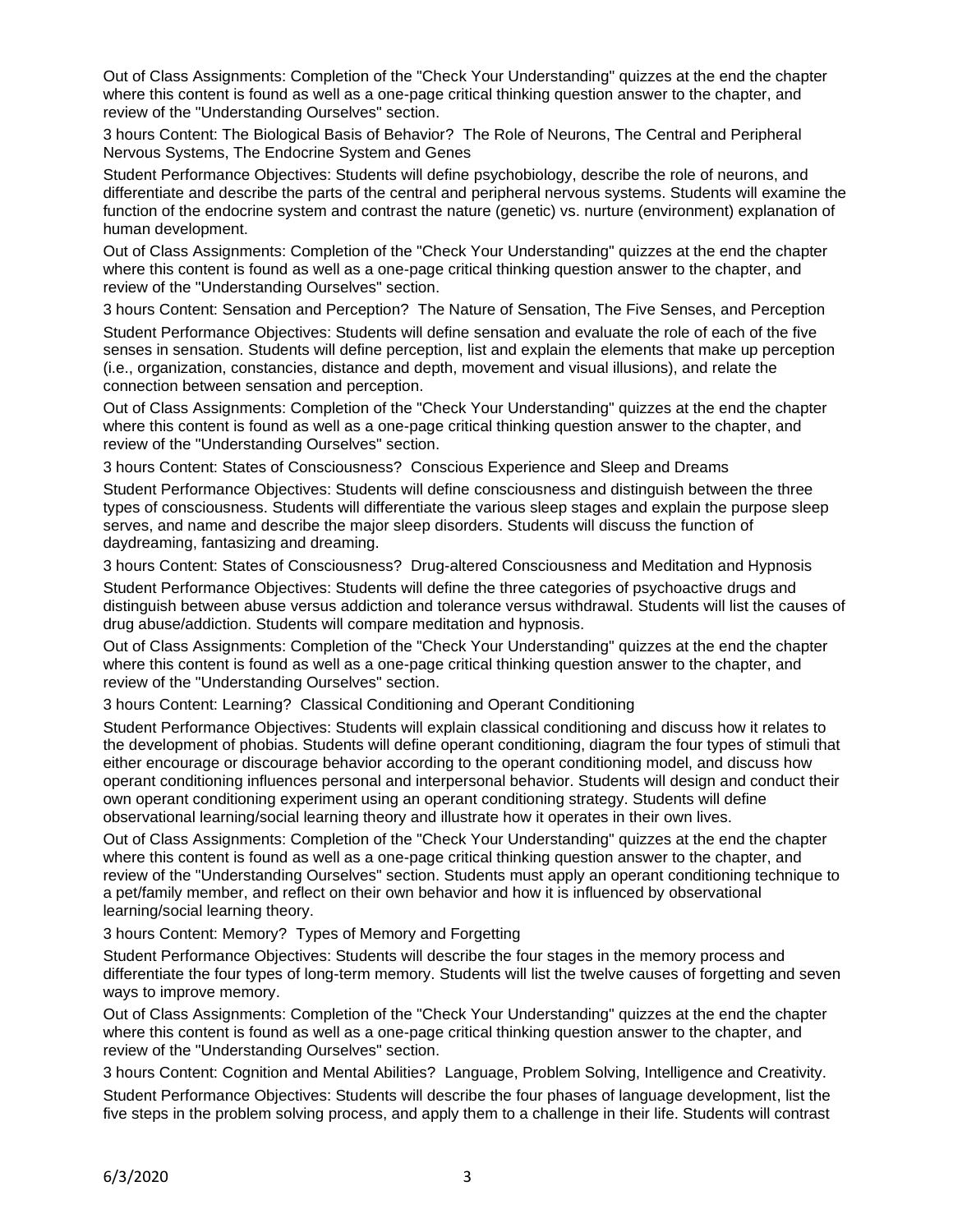the traditional definition of intelligence with the more contemporary emotional intelligence view. Students will examine creativity as a type of intelligence.

Out of Class Assignments: Completion of the "Check Your Understanding" quizzes at the end the chapter where this content is found as well as a one-page critical thinking question answer to the chapter, and review of the "Understanding Ourselves" section. Students must apply the five-steps of problem solving to a problem or challenge in their lives.

3 hours Content: Motivation and Emotion? Perspectives on Motivation, Hunger, Sex and Emotions

Student Performance Objectives: Students will define motivation and name and describe the eleven factors that explain human motivation. Students will recognize the four major eating disorders and relate their causes. Students will discuss the various motives relative to sexual behavior and appraise the pros and cons of each. Students will explain six psychosexual disorders/dysfunctions. Students will examine the various emotions and theories behind them.

Out of Class Assignments: Completion of the "Check Your Understanding" quizzes at the end the chapter where this content is found as well as a one-page critical thinking question answer to the chapter, and review of the "Understanding Ourselves" section.

3 hours Content: Life-Span Development? Prenatal Development, The Newborn, Infancy and Childhood Student Performance Objectives: Students will define life-span developmental psychology. Students will list and describe the seven teratogens (threats) to prenatal development and identify the strategies to counter them. Students will review the theories of temperament, cognitive, moral and social development in newborns, infancy and childhood, and relate one of them to their siblings or offspring.

Out of Class Assignments: Completion of the "Check Your Understanding" quizzes at the end the chapter where this content is found as well as a one-page critical thinking question answer to the chapter, and review of the "Understanding Ourselves" section. Students will take one of the theories of temperament, cognitive, moral or social development, and use it to explain the current status of a sibling or offspring.

3 hours Content: Life-Span development? Adolescence, Adulthood and Late Adulthood

Student Performance Objectives: Students will discuss and evaluate the ten issues that impact adolescent personality and sociocultural development. Students will distinguish between the issues paramount for those in adulthood and late adulthood.

Out of Class Assignments: Completion of the "Check Your Understanding" quizzes at the end the chapter where this content is found as well as a one-page critical thinking question answer to the chapter, and review of the "Understanding Ourselves" section.

3 hours Content: Personality?Psychodynamic, Humanistic, Trait and Cognitive-Social Learning Theories of Personality, and Personality Assessment

Student Performance Objectives: Students will define personality and list and compare the predominant theories of personality. Students will relate the historical problems with the study of personality and ways to counter them. Students will explain the purpose of personality assessment, complete various self-scored personality screening scales, and apply the psychological principles underlying these scales to their personal experience to better understand themselves and others.

Out of Class Assignments: Completion of the "Check Your Understanding" quizzes at the end the chapter where this content is found as well as a one-page critical thinking question answer to the chapter, and review of the "Understanding Ourselves" section.

3 hours Content: Stress and Health Psychology? Sources of Stress, How Stress Affects Health, and Coping With Stress

Student Performance Objectives: Students will define stress, list the major causes of stress using the acronym STRESSSOARS DIP. Students will identify and discuss the symptoms of stress and the mental and physical health consequences of unmanaged stress. Students will list the eight factors related to how effectively a person responds to stressors and the twenty-three strategies to prevent, minimize or cope with stress.

Out of Class Assignments: Completion of the "Check Your Understanding" quizzes at the end the chapter where this content is found as well as a one-page critical thinking question answer to the chapter, and review of the "Understanding Ourselves" section. Students will apply one or more of the stress management strategies to a current life stressor.

3 hours Content: Psychological Disorders? Perspectives on Psychological disorders, Anxiety, Psychosomatic/Somatoform Disorders, Dissociative, Sexual and Gender-Identity, Personality, Schizophrenic and Childhood Disorders, and Gender and Cultural Differences in Psychological Disorders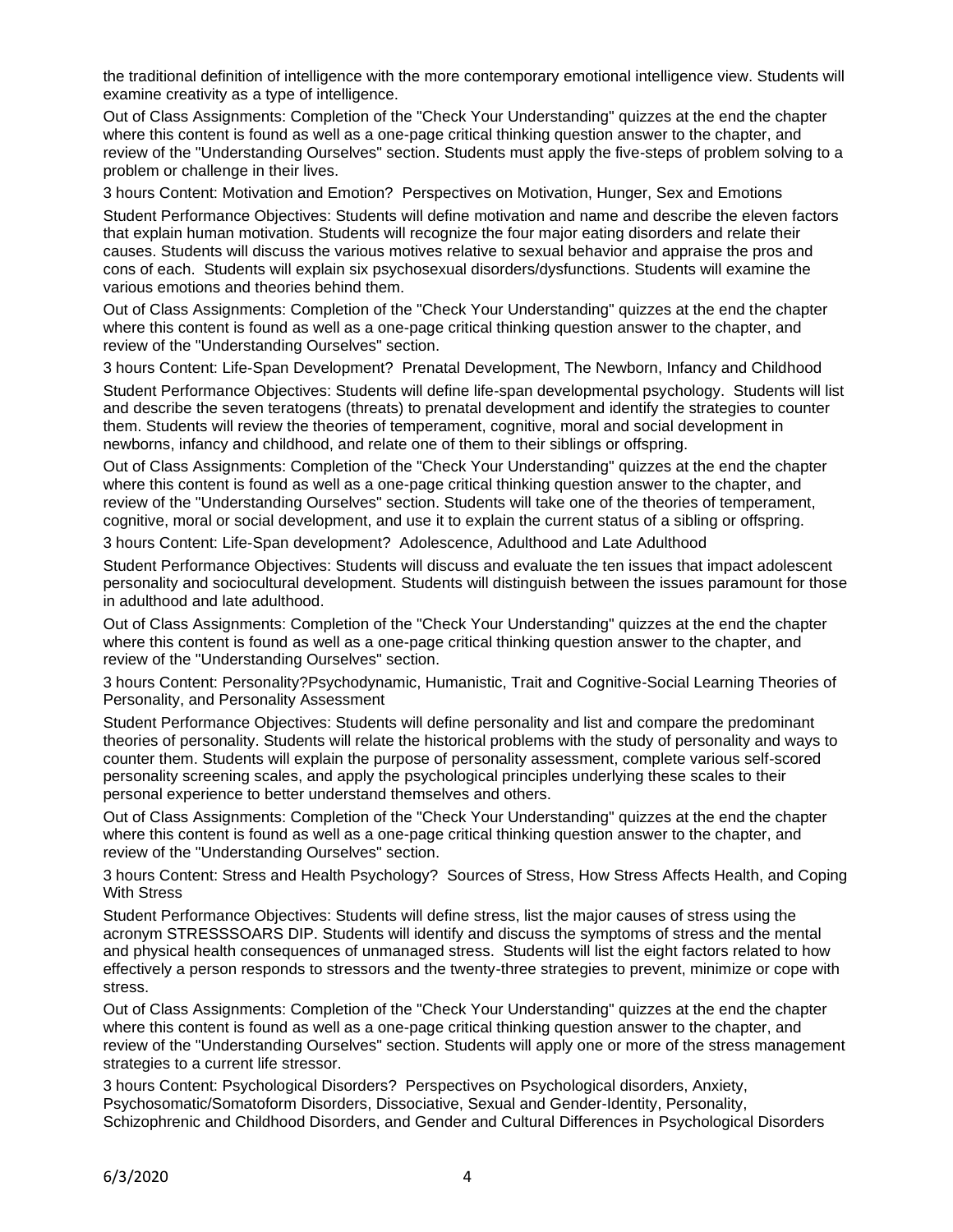Student Performance Objectives: Student will define psychological disorders and differentiate the four primary causes/explanations of psychological disorders. Students will recognize the symptoms and causes of a wide variety of psychological disorders from the DSM-IV-TR and examine, and discuss their impact on day-to-day functioning. Students will analyze the influence of gender and culture in psychological disorders.

Out of Class Assignments: Completion of the "Check Your Understanding" quizzes at the end the chapter where this content is found as well as a one-page critical thinking question answer to the chapter, and review of the "Understanding Ourselves" section.

3 hours Content: Therapies? Insight, Behavior, Cognitive, Group and Biological Therapies, and Client Diversity and Treatment

Student Performance Objectives: Students will define psychotherapy. Students will define and compare the multiple types of therapies, and evaluate their appropriateness for various psychological disorders. Students will name the seven things to look for in selecting a good therapist. Students will recognize, discuss and explain the importance of being sensitive to cultural diversity in the psychotherapy treatment process.

Out of Class Assignments: Completion of the "Check Your Understanding" quizzes at the end the chapter where this content is found as well as a one-page critical thinking question answer to the chapter, and review of the "Understanding Ourselves" section.

3 hours Content: Social Psychology? Social Cognition, Attitudes, Social Influence, and Social Action

Student Performance Objectives: Students will define social psychology. Students will discuss the nature of attitudes and ways to counter those attitudes that threaten the well-being of self and others. Students will describe and apply psychological and social principles that influence individual and group behavior, and social and organizational settings. Students will describe the seven ways human beings form first impressions and the nine factors most likely to cause interpersonal attraction. Students will discuss social action/change strategies.

Out of Class Assignments: Completion of the "Check Your Understanding" quizzes at the end the chapter where this content is found as well as a one-page critical thinking question answer to the chapter, and review of the "Understanding Ourselves" section. Students must identify at least one maladaptive attitude about self or others, and apply a strategy to ameliorate it.

2 hours for final.

#### **METHODS OF INSTRUCTION:**

- 1. Lectures (with PowerPoint),
- 2. General and/or small group discussion,
- 3. Group discussions/activities,
- 4. DVDs/video clips with discussion,
- 5. Demonstrations,
- 6. Critical thinking questions (CTQs) for reading assignments,
- 7. Objective examinations,
- 8. Self-improvement research paper,
- 9. Guest speakers, as needed.

### **OUT OF CLASS ASSIGNMENTS:**

Required Outside Hours: 108

Assignment Description: Students must read the textbook and answer critical thinking questions for each of the textbook chapters. Students must also read the 15 strategies for academic success, select 1-2, and write a 5-7 page paper applying the 1-2 strategies they selected to their life.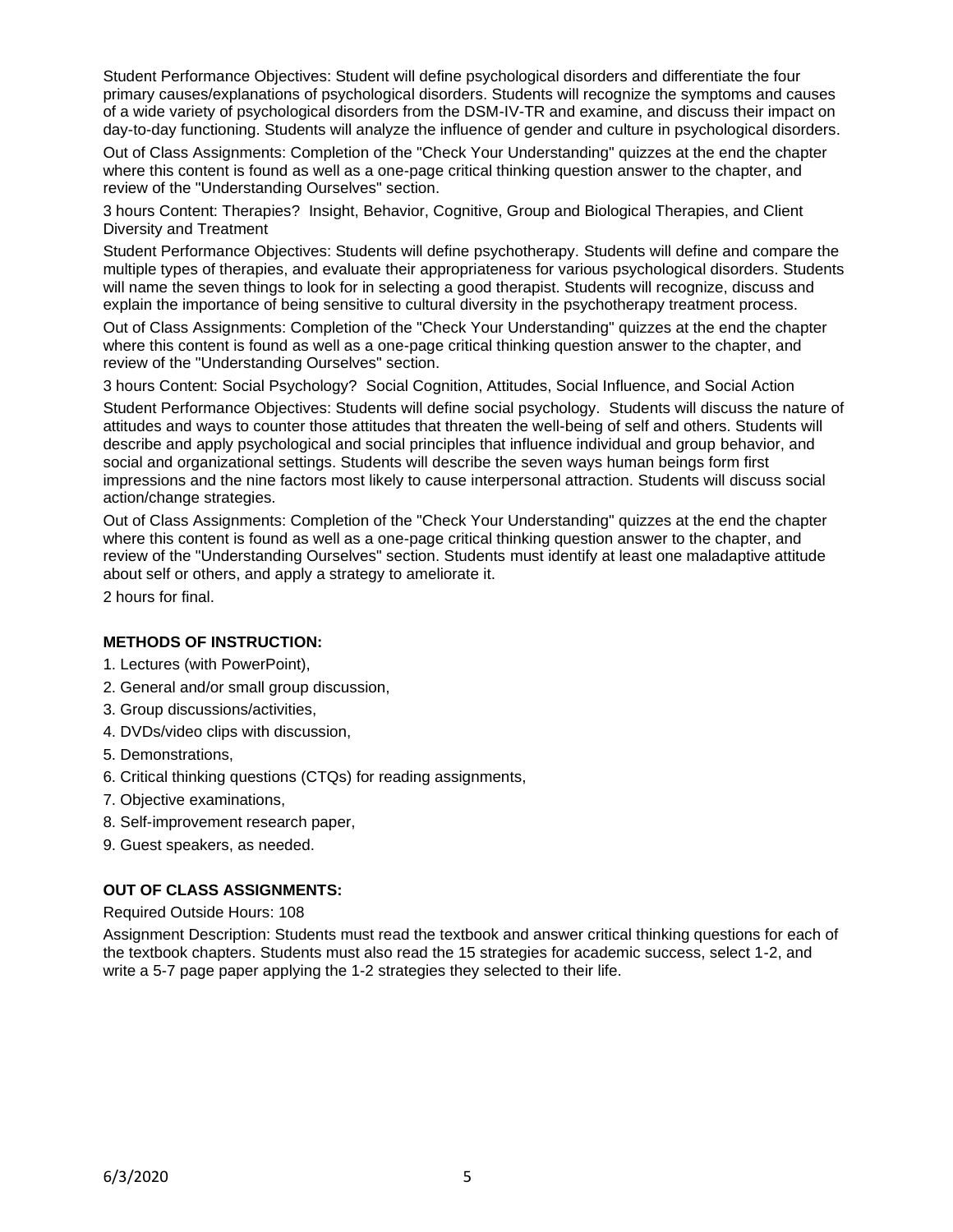### **METHODS OF EVALUATION:**

Writing assignments Percent of total grade: 45.00 % 45% - 60% Reading reports; Essay exams; Term papers Skill demonstrations Percent of total grade: 5.00 % 5% - 20% Field work Objective examinations Percent of total grade: 45.00 % 45% - 60% Multiple choice; True/false; Other: Short answer and definitions

# **REPRESENTATIVE TEXTBOOKS:**

Required Representative Textbooks Morris, Maisto. Understanding Psychology. Pearson,2016. Newest edition. ISBN: ISBN-10: 0205845967 Reading Level of Text, Grade: 12 Verified by: C. Oler